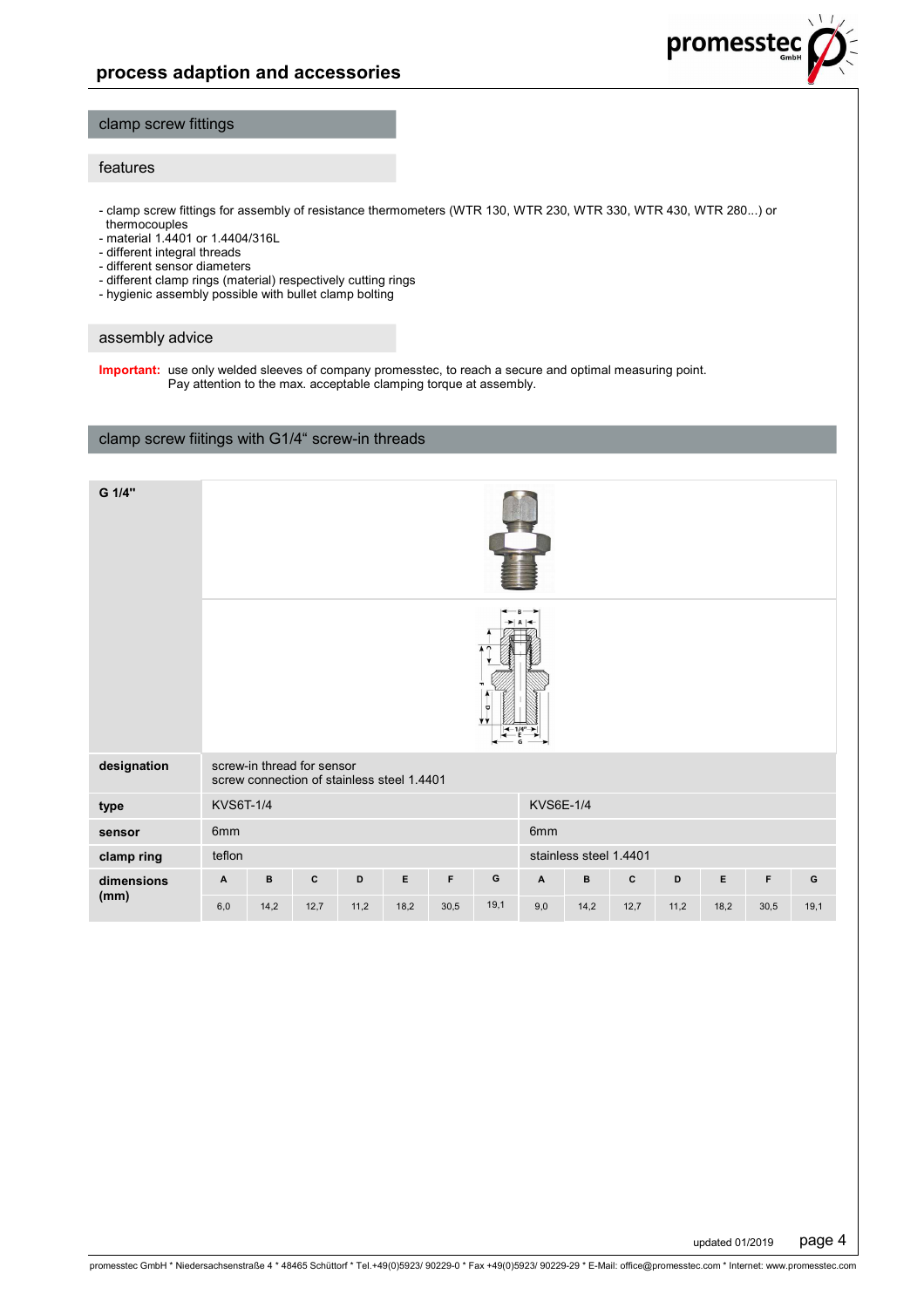

# clamp screw fittings

## clamp screw fiitings with G 3/8" screw-in threads

| G 3/8"             |                                                                          |      |             |                  |                        |      |                                                                                     |                  |             |              |                        |      |      |      |
|--------------------|--------------------------------------------------------------------------|------|-------------|------------------|------------------------|------|-------------------------------------------------------------------------------------|------------------|-------------|--------------|------------------------|------|------|------|
|                    |                                                                          |      |             |                  |                        | 'n   | $\sqrt{2}$<br>$\frac{1}{9}$<br>$\blacktriangleleft$ 3/8" $\blacktriangleright$<br>G |                  |             |              |                        |      |      |      |
| designation        | screw-in thread for sensor<br>screw connection of stainless steel 1.4401 |      |             |                  |                        |      |                                                                                     |                  |             |              |                        |      |      |      |
| type               | <b>KVS6T-3/8</b>                                                         |      |             | <b>KVS6E-3/8</b> |                        |      |                                                                                     | <b>KVS9T-3/8</b> |             |              | <b>KVS9E-3/8</b>       |      |      |      |
| sensor             | 6mm                                                                      |      |             | 6mm              |                        |      |                                                                                     | 9mm              |             |              | 9mm                    |      |      |      |
| clamp ring         | teflon                                                                   |      |             |                  | stainless steel 1.4401 |      |                                                                                     | teflon           |             |              | stainless steel 1.4401 |      |      |      |
| dimensions<br>(mm) | A                                                                        | в    | $\mathbf c$ | D                | E                      | F    | $\mathbf G$                                                                         | A                | $\mathbf B$ | $\mathbf{C}$ | D                      | E    | F    | G    |
|                    | 6,0                                                                      | 14,2 | 12,7        | 11,1             | 21,7                   | 31,4 | 22,2                                                                                | 9,0              | 19,0        | 16,0         | 15,0                   | 18,2 | 30,5 | 29,1 |

### clamp screw fiitings with G1/2" screw-in threads

| $\mathbf{C}$<br>G<br>screw-in thread for sensor<br>designation<br>screw connection of stainless steel 1.4401<br><b>KVS6E-1/2</b><br><b>KVS9T-1/2</b><br><b>KVS9E-1/2</b><br>KVS6T-1/2<br>type<br>6mm<br>6mm<br>9mm<br>9mm<br>sensor<br>stainless steel 1.4401<br>teflon<br>teflon<br>clamp ring<br>stainless steel 1.4401<br>E<br>$\mathbf c$<br>D<br>F<br>$\mathbf G$<br>$\, {\bf B}$<br>E<br>F<br>A<br>в<br>c<br>D<br>A<br>G<br>dimensions<br>(mm) | G 1/2" |     |      |      |      |      |      |      |     |      |      |      |      |      |      |
|------------------------------------------------------------------------------------------------------------------------------------------------------------------------------------------------------------------------------------------------------------------------------------------------------------------------------------------------------------------------------------------------------------------------------------------------------|--------|-----|------|------|------|------|------|------|-----|------|------|------|------|------|------|
|                                                                                                                                                                                                                                                                                                                                                                                                                                                      |        |     |      |      |      |      |      |      |     |      |      |      |      |      |      |
|                                                                                                                                                                                                                                                                                                                                                                                                                                                      |        |     |      |      |      |      |      |      |     |      |      |      |      |      |      |
|                                                                                                                                                                                                                                                                                                                                                                                                                                                      |        |     |      |      |      |      |      |      |     |      |      |      |      |      |      |
|                                                                                                                                                                                                                                                                                                                                                                                                                                                      |        |     |      |      |      |      |      |      |     |      |      |      |      |      |      |
|                                                                                                                                                                                                                                                                                                                                                                                                                                                      |        |     |      |      |      |      |      |      |     |      |      |      |      |      |      |
|                                                                                                                                                                                                                                                                                                                                                                                                                                                      |        |     |      |      |      |      |      |      |     |      |      |      |      |      |      |
|                                                                                                                                                                                                                                                                                                                                                                                                                                                      |        | 6,0 | 14,2 | 12,7 | 14,2 | 25,8 | 37,5 | 27,0 | 9,0 | 17,5 | 14,2 | 14,2 | 25,8 | 38,7 | 27,0 |